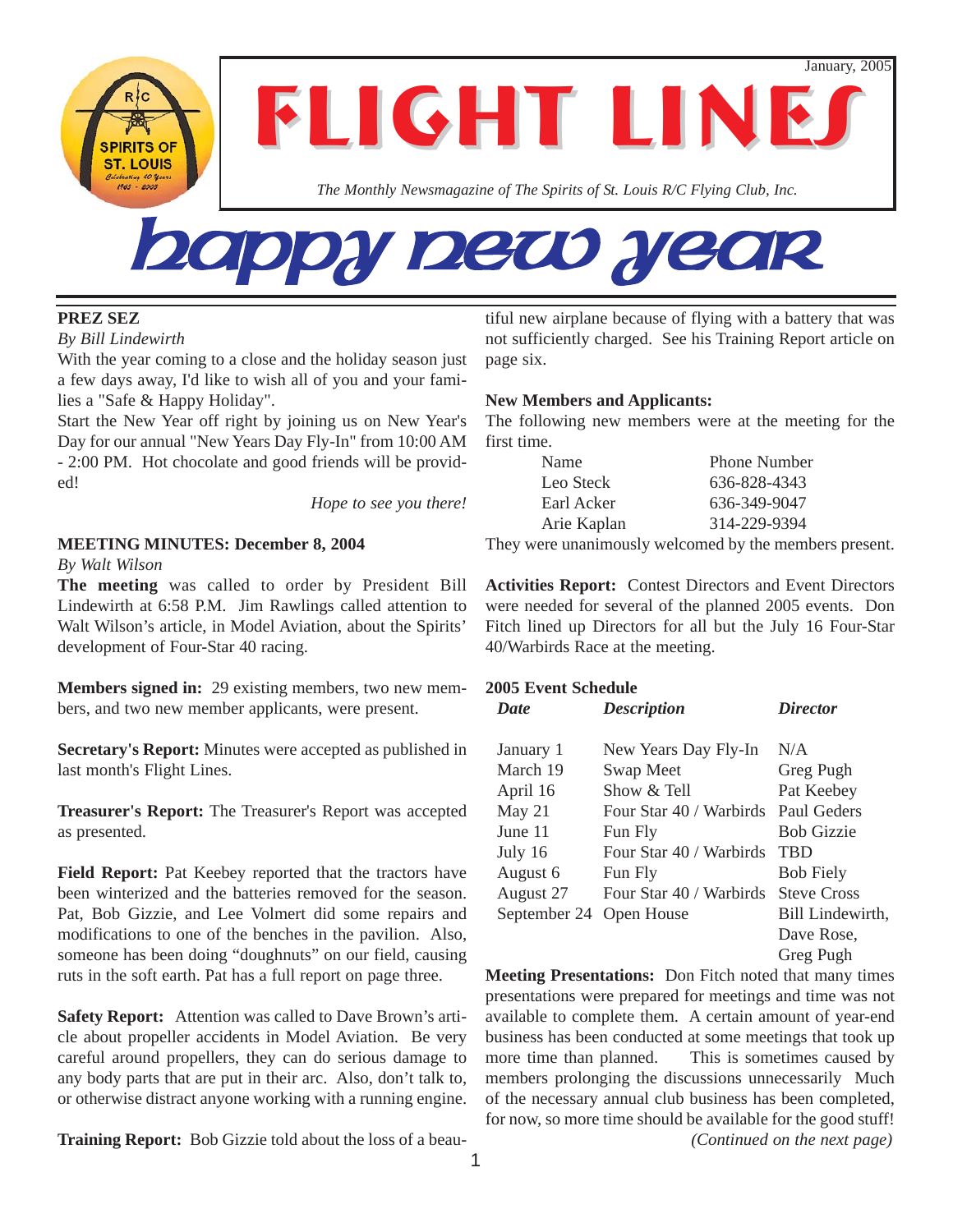#### *(Continued from the previous page)*

At this meeting, club business was concluded at 7:53, leaving more than an hour for airplane talk!

**New Years Day Fly-In:** As in the past, it will be an informal day of flying, visiting, and snacking. There will be no organized flying events, just come out and fly, watch, or enjoy the comraderie. Hot chocolate will be provided by the club.

#### **OLD BUSINESS:**

**Sale of Tractors and Mowing Equipment:** Sale of the club's mowing equipment had been put on hold until commercial mowing was evaluated. It has been successful and a three year contract has been let for mowing. A motion was made and passed to sell the tractors and other unneeded mowing equipment. Bill Lindewirth researched the value of the tractors and a price range was agreed upon. Our property owner, the mowing contractor, and other people have inquired about buying the tractors. Gene Jones has a friend who collects vintage tractors and is also interested. We have a deep-well water pump that is no longer used. The Lawn Boy riding mower is also available for the best offer. A motion to keep the Kubota for special applications was passed. Bill and Gene will contact the interested parties about possible sales.

**Insurance Coverage:** Bill Lindewirth will reduce our insurance coverage to cover only the remaining items as equipment is sold.

SON PHOTO **Church Men's Club Presentation:** Jim Rawlings thanked all who participated in the presentation to the Church of the Shepherd Methodist Men's Club on November 20.

#### **NEW BUSINESS:**

**Club Lease:** Bill Lindewirth has arranged an appointment with a real estate attorney on December 21 to update our lease to cover 2005 through 2015.

**RCV Engine:** Through AMA, the manufacturers of RCV engines is offering an Engine Evaluation Program to selected clubs. Walt Wilson has made arrangements for the Spirits to get one of them. We expect to receive the engine in February, 2005. After meeting the required displays and being the subject of a presentation at a meeting, the engine will be given to Bob Gizzie to use in the club trainer for next year.

**Meeting Activity:** Lee Volmert, George Cooper, Earl Acker and Walt Wilson brought planes to the meeting. See the photos for details. Bob Fiely lead a discussion of biplane strut confirurations and attachment methods. (Continued on the next page)



*Lee Volmert discussed his Top Flite P-40 Warhawk. It's powered by an O.S. .91 Surpass four-stroke and is covered with chrome Monokote. It has operating flaps but Lee didn't want to be bothered with the rotating retracts, so the gear is fixed. He purchased the kit at a hobby shop closeout sale and completed the model using mostly on-hand materials and hardware.*



*George Cooper built this E-Dawg from plans included in a copy of Fly R/C magazine. It has an AXI 2808 brushless motor and weighs 36.6 ounces. It's covered with Ultrakote and flew very well the next day after the meeting.*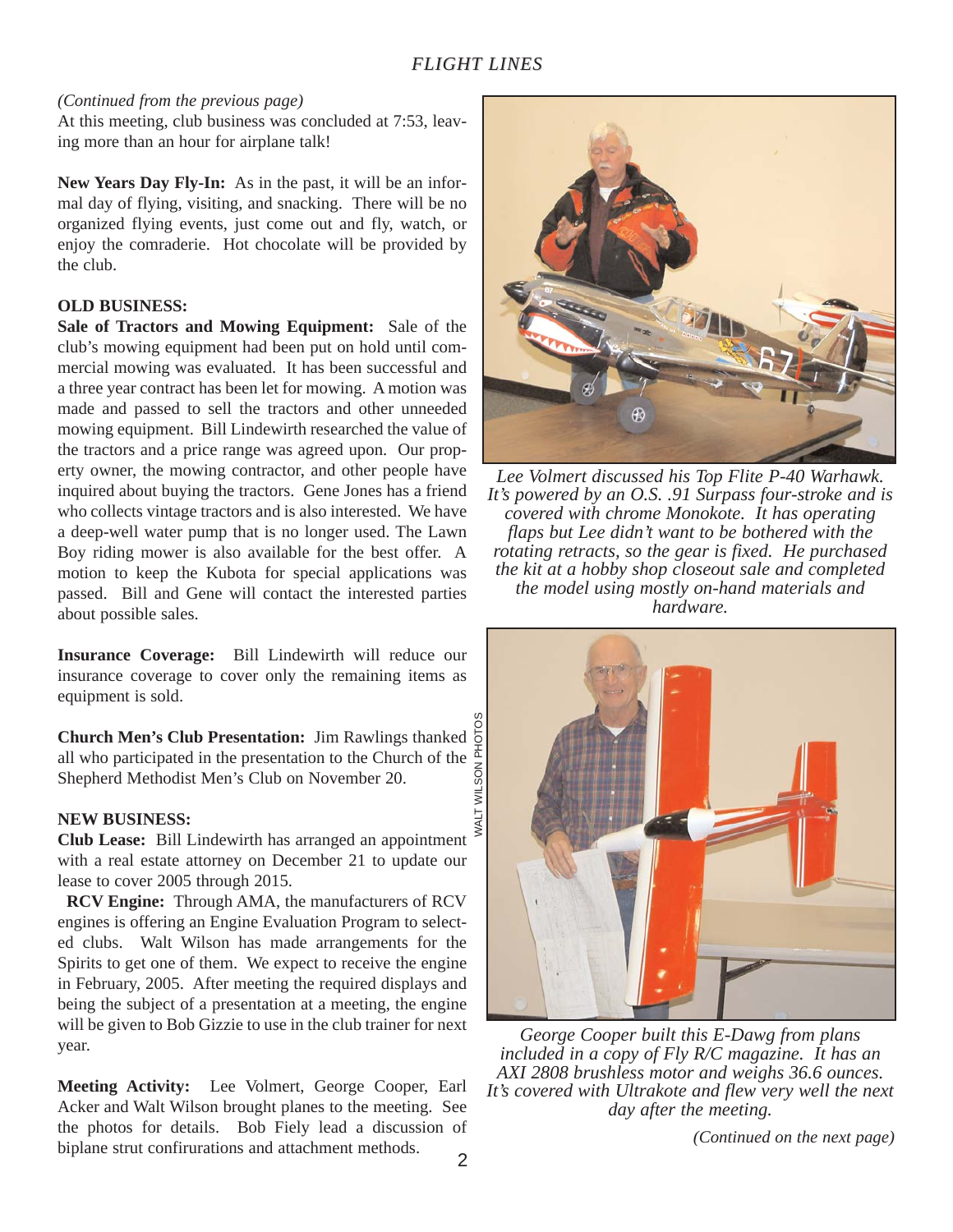#### *(Continued from the previous page)*



*Walt Wilson discusses the Megatech Freedom Flyer RTF. The package comes complete with everything needed to fly, except for transmitter batteries. It flies very well, considering it's small size (31 inch span). The kit review will be in an upcoming issue of RC Modeler magazine.*



*Earl Acker discusses features of his twin-engine conversion of a Sig Four-Star 60 kit. It's powered by two Thunder Tiger .46 Pro's and flies very well. The only problem encountered was getting the engines to run consistently. Walt Wilson designed the conversion and a construction article will probably be in a future issue of RC Modeler magazine.*

**Meeting was adjourned** at 8:55 P.M.



*Bob Fiely (left) discusses designs and anchoring methods for biplane struts. Don Fitch assists.*

*At The Field.....*



*Pat Keebey, Bob Gizzie and Lee Volmert look happy with their work after completing repairs on the benches in the pavilion.*

#### **Field Report**

*By Pat Keebey*

Bill Lindewirth, Lee Volmert. and Pat Keebey prepared the tractors for winter and rearranged the equipment in the barn. The International Harvester Tractors were put in the barn first and the batteries removed. The Kubota is easily accessible *(Continued on the next page)*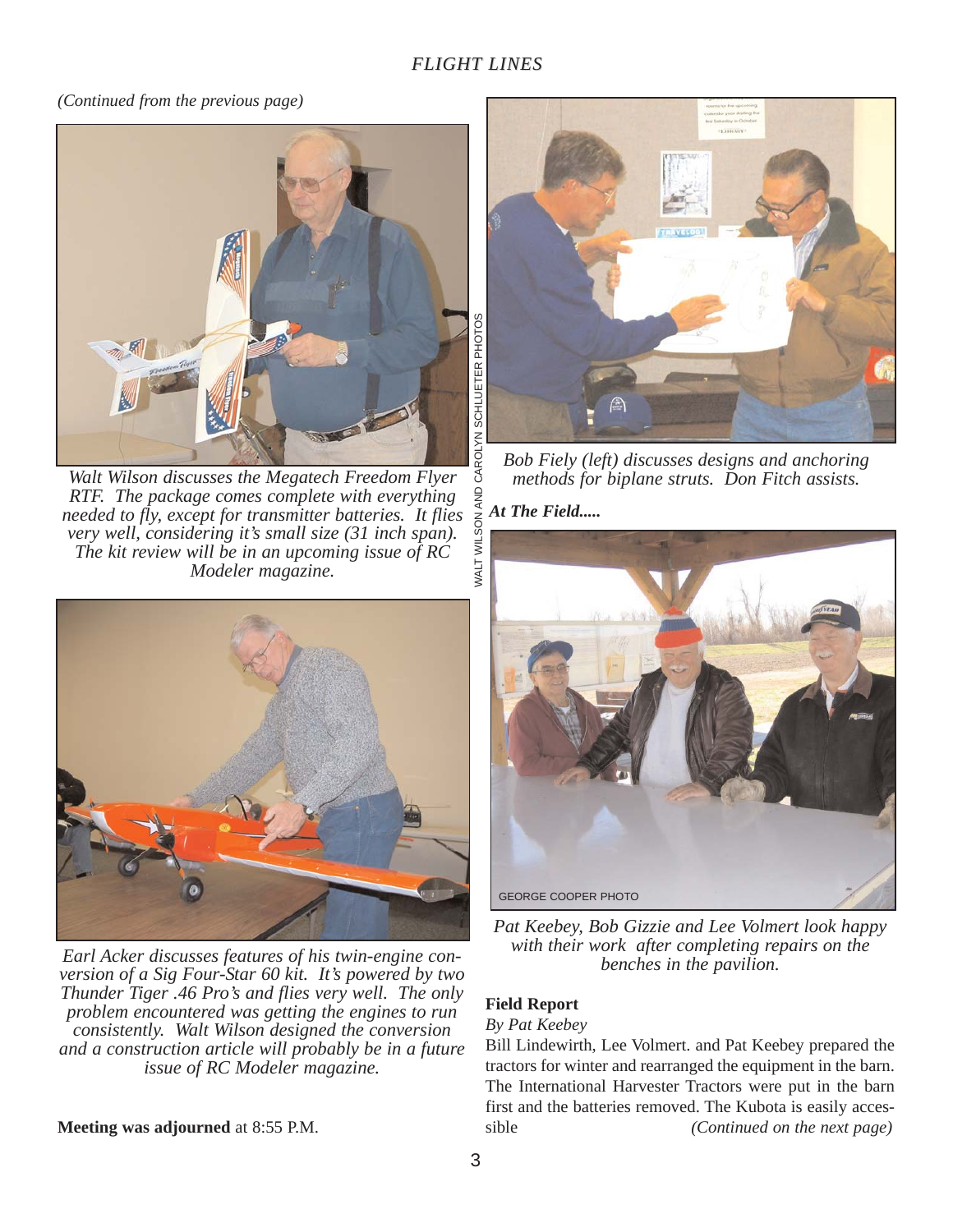#### *(Continued from the previous page)*

in the event we would need a tractor at the field. We also did an up-date on the inventory to make sure that the equipment listed on insurance was still usable. We eliminated items from the insurance that had been disposed of, or were not valuable enough to insure.

Bob Gizzie, Lee Volmert and Pat Keebey raised the height of the work table in the pavilion.

I would like to thank Bill Lindewirth, Lee Volmert and Bob Gizzie for the helping hands. Many hands make projects  $\frac{\infty}{6}$ fun and resolve future problems. GEORGE COOPER PHOTOS



*Ralph Amelung and his Seamaster ARF with an OS.46FX.*

#### **Snow Flying**

#### *By George Cooper*

Ralph Amelung and George Cooper were the two brave members at the field on Thanksgiving morning enjoying the beautiful day and getting in an hour of snow flying. They expect to do it again on the next snow day.

#### **Membership Renewals Due**

#### *By Bill Lindewirth*

Just a quick reminder that your 2004 "Spirits" membership expires on December 31. Members who don't renew by March 1 will be considered new and will be required to pay an initiation fee. A membership Application is included in this newsletter. A copy of your 2005 AMA card must accompany your renewal.



*The Splash is George's electric float plane built from plans.*



*Don Fitch and Bob Gizzie tweak the Clarance Lee pumper-equipped K&B .60 in Don's Big Foot.*  WALT WILSON PHOTO

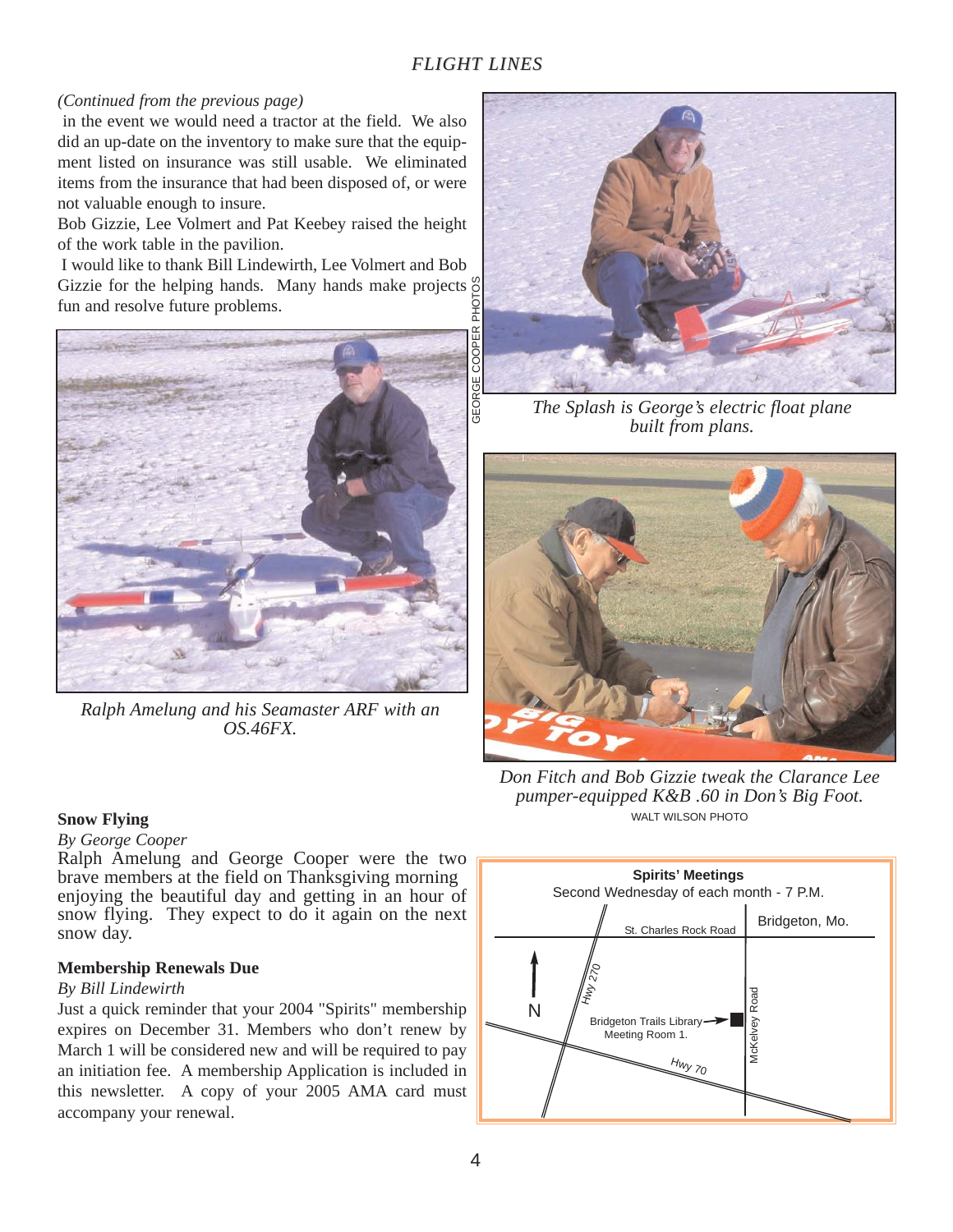#### **What makes a SIG Four-Star-40** *FASTER***?** *By Paul F. Geders*



*The muffler that comes with the engine should have the inboard edge of the muffler, where it mounts on the exhaust extension tube, 5/8" from the inboard end of the machined tube.*

I decided to document everything I can think of that will make a SIG Four-Star 40 fly as fast as it can. Let's get started right at the nose.

· I use an OS type spinner nut. Some pilots like to use a 2 or 2-½" spinner to help with streamlining the front of the airplane. Your choice. I personally think it takes more horsepower to turn the spinner, which translates to loss of RPM, too.

· The muffler that comes with the engine (not the economy muffler) should have the inboard edge of the muffler, where it mounts on the exhaust extension tube, 5/8" from the inboard end of the machined tube. In other words, 5/8" of exposed machined tube. This is the optimum tuned position of the muffler. See the picture.

· I use Cool Power 15% and K&B-1L plugs in all my engines. Castor oil based fuel will slow your engine down over time, and is messier.

· The Super Tiger engine should be broken in with a 9 X 7 Master Airscrew propeller and taken to maximum RPM and then backed off 300 to 400 RPM and let it run the tank dry. You may see an increase in RPM while it is running. Then, VERY IMPORTANT, let the engine cool completely. Restart, and go to maximum RPM again and then back off 200 to 300 and let it run, with a few excursions from factory set idle to full RPM for another full tank. Let it cool completely. Now, refuel, restart and set the engine to maximum RPM and back off the needle three clicks…it should hold

the same RPM within those three clicks. Set the idle mixture by bringing the throttle to the idle position and then start leaning out (turning the idle mixture screw clockwise) until the engine quits. Back out the idle mixture screw  $\frac{1}{2}$ turn, restart, and try some rapid transitions from idle to full power. If the engine hesitates briefly, and quits, it is too lean…back out the screw about a ¼ turn. Check it again for rapid transition from idle to full power. If the engine hesitates for a longer period, and then goes to full power, it is a little rich and you need to lean it out 1/4 turn, or less. Once you have a rapid throttle response, without any hesitation, you are now ready to put on a 10 X 6 Master Airscrew propeller. Remember, the above will give you a consistent idle so you can land with the engine running, every time.

· The propeller can be "twisted" to increase or decrease pitch to achieve either higher or lower RPMs when you start it. However, as soon as you launch it, and make that first turn, the prop will return to its original "un-twisted" pitch. If we were all taking off the ground simultaneously, this may be a slight advantage to get you into the lead…but it doesn't last…but if you can stay in the lead…! Since we do a "flying start" there is no advantage. If you don't like the RPM your propeller is turning, try another one!

· The engine mounts, by our rules, are allowed to be lowered ¼" to reduce the chance of the engine cutting out in the turns…I think it is a good thing to do!

· The landing gear can only be chamfered and not have a full radius to be in accordance with the plans. No real advantage anyway.

· I like to seal the canopy by gluing with RC 56 or five minute epoxy. Glue it all the way around, especially on the forward facing part of the windshield, versus screwing on the canopy. I feel it is a cleaner, lower drag installation.

· The fuel tank should be mounted in foam and have the clunk free to fall easily from one corner of the tank to the other without hitting the back of the tank…but as close to hitting as possible. Use a single vent tank and muffler pressure.

· Some pilots don't fill their tanks all the way…to save weight. Lighter is faster when all else is equal. You can experiment with how much to put in if you want. All you have to do is figure out how long you will be in the air during mill time before the start of the race…go ten laps, and then land with the engine still running. Is it worth it…to me no, I just fill up and go for it.

· Once the aircraft are all built from the BIY kit or the ARF version, the next thing to check is to make sure you balance the aircraft correctly. I like mine to hang about an inch low in the tail. Yes, just a hair tail heavy…why?

The airplane will turn faster, and tighter.

*(Continued on the next page)*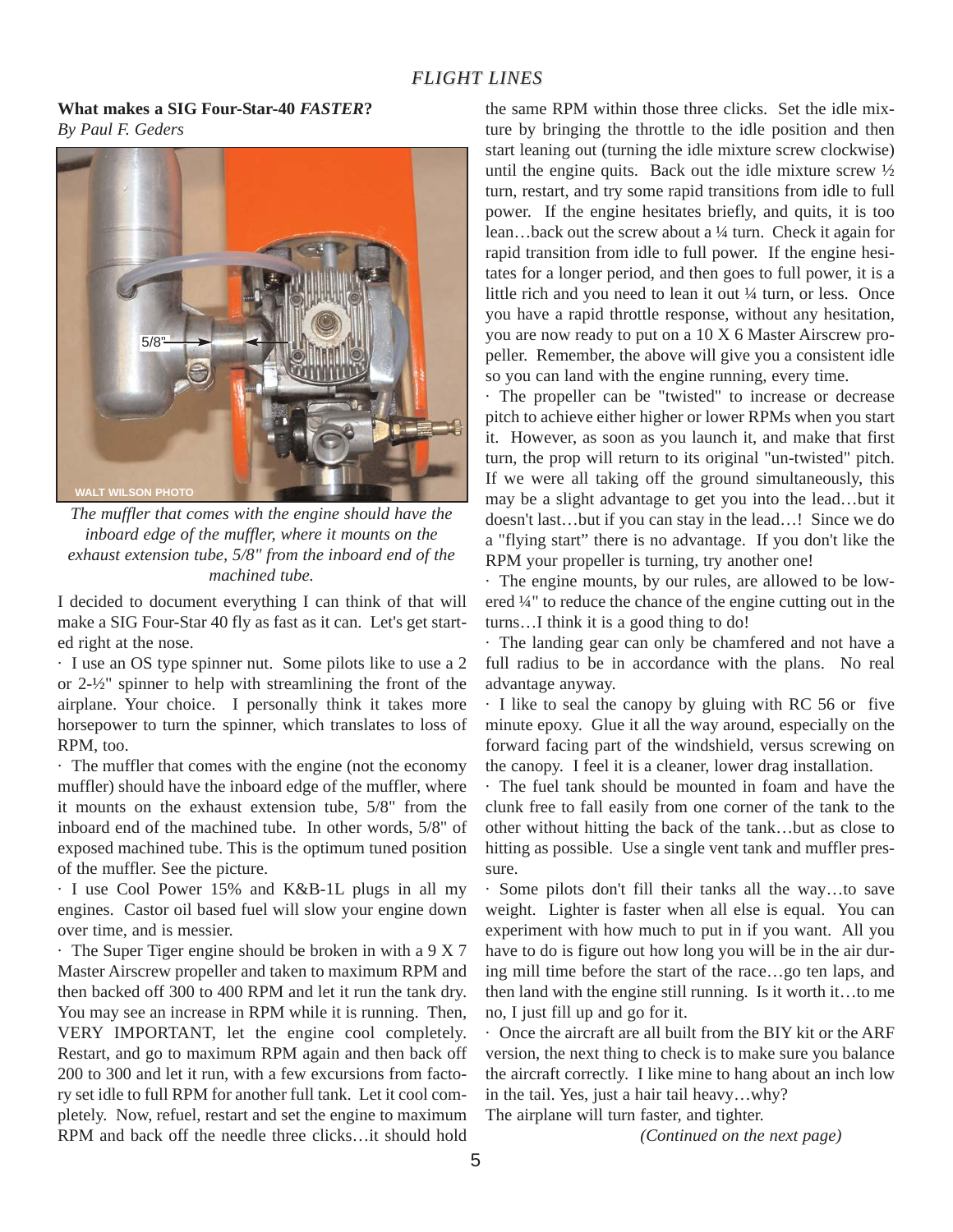#### *(Continued from the previous page)*

· Check to see if you have a heavy wing by setting the airplane on the bench with the lower part of the rudder (in neutral) setting on a surface that allows you to pick up the airplane in a level pitch attitude by the propeller which is held off of compression and allowed to freely pivot. If a wing drops, add appropriate amount of weight to opposite wing so that the wing remains level while doing this. Now you are balanced in both pitch and roll and the airplane will be that much easier to fly.

· The rules state; "Use the size wheels shown on the plans in both diameter and width". I use the lightest weight properly sized wheel and tire available.

· The wing has ailerons that are shown flush with the lower surface of the wing when they are in neutral. If you raise the ailerons on both sides an equal amount (about 1/8") you will go a little faster. It's a sailplane trick! You know…like re-flexed airfoils

· You should set up your controls/transmitter such that a full up elevator position gives you the tightest turn without slowing down, or buffeting.

I believe that covers everything that I can think of! Give it a try, and remember you still have to fly the course…but, with a properly set-up airplane it is so much easier to do.

If you can think of any other "speed tricks" let me know…I will add them to the above list and keep this posted on our web-site.

#### **Training Report**

#### *By Bob Gizzie*

We have had quite a few inquiries from people interested in our club. I even think that there are a few here tonight and would like to extend my thanks for coming!

Now I would like to tell a story about batteries. A brand new student showed up at the field on Sunday with a Great Planes Edge 540 ARF. He announced that he had not flown before and had just purchased this plane, all put together and ready to go, from another person. He wanted to have it checked out and fly on a buddy box with some one to see if he could fly it. Ok, so there were two instructor pilots there and one asked: "Have you got the batteries charged?" "Yes, I charged them all last night." Good to go, right? They finished looking over the plane, did a range check and every thing looked good. The plane was assembled by someone who looked like they knew what they were doing. They took off. The Instructor got the plane trimmed out and really liked the way it flew. Not bad for a high performance plane and he was amazed that maybe it could be used for training! So he had it "two mistakes high" and got ready to turn it over on the buddy box to the owner/student. Just before he did, the instructor lost control. He announced he has no con-

trol to everyone and to watch out. The plane was in a three to five degree banking, descending right turn. Man what a helpless feeling trying to regain control. Boom! Splatter after about 8-10 descending turns. The biggest piece was about the size of a battery pack, and was about eight to ten feet away from the rest of wreckage. After picking up the pieces and taking them back to the pits to see if they can figure out what went wrong, they got a good battery and plugged it into what was left of the radio system. Every thing worked. Then they checked the voltage of the battery that was in the plane with an expanded scale voltmeter tester and guess what voltage showed --just under three volts, or about 2.5 volts! This was depressing for everyone. We hope this story can help to prevent this from happening again some time.

I'm not a battery expert, but believe that you have to condition new batteries before using them and, yes, you have to charge before flight! I think it's a good idea to check them before you fly with expanded scale voltmeter! I'm pretty sure that you should not leave your wall charger plugged into the batteries all the time when not flying. We can talk and discuss care and feeding of batteries with any of the club instructors and experts when you have questions!

Get those planes and batteries ready and let's go fly. Be ready also to fly on New Year's Day

*Have a Merry Christmas and a Safe New Year! Bob Gizzie*

#### **Spirits' Mowing Equipment for Sale:**

**1953 Farmall "C"**, 35 HP, S/N #6385, with 5 year-old Woods 59" Belly Mower S/N 614277. The engine has less than 60 hours running time on it since the pistons and sleeves, clutch and brakes were replaced. Has a hydraulic system. This tractor has standard ignition. All in good working order. It's been well-maintained with 99% of the work done by Brinker Tractor. Includes all Maintenance and Parts Manuals.

**1954 Farmall "Super C"**, 35 HP, S/N #25193, with 5-year-old Woods 59" Belly Mower S/N 618348. This tractor has magneto ignition, and brakes were replaced. Has a hydraulic system. All in good working order. It's been well maintained with 99% of the work done by Brinker Tractor. Includes all Maintenance and Parts Manuals.

**1990, 8 HP Lawn Boy**, 30" Single Blade, Riding Mower, Model #52144A, S/N 150022.

**Pull-behind Brush Hog** mower, works with either Farmall. It has not been used since the transfer gearbox was replaced by Brinker Tractor.

Mechanically sound…needs paint from long term storage outside of barn.

*Call Bill Lindewirth at: 314-839-0282*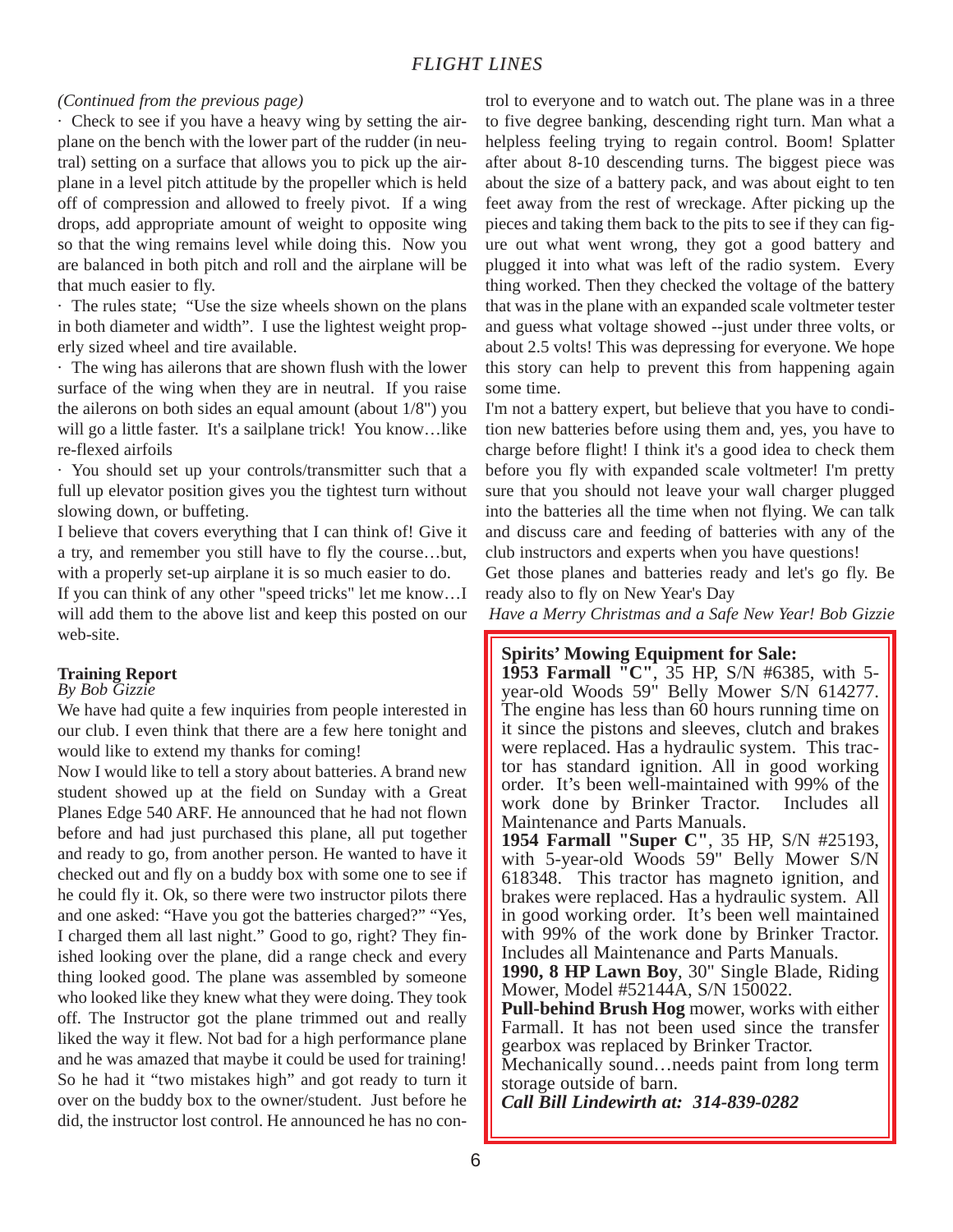## **Remembering 2004....**



*We had great weather for the New Year's Day Fly-In. The turnout was big and everyone, who wanted to, had a chance to fly!*



*No Boy Scouts appeared, but the Learn to Fly Day was a success with many club members and walk-in flyers getting into the air.*



*Partly thanks to the move to a new location, we had the biggest Swap Meet ever!*



*The M&M Fun Fly was well-attended and everyone had fun! Here are most (not all) of the participants!*



*There were three Four-Star 40/Warbirds races throughout the year. All were well-attended.*



*The Fourth Annual Open House was the biggest and best yet. Most types of powered aircraft were flown and displayed.*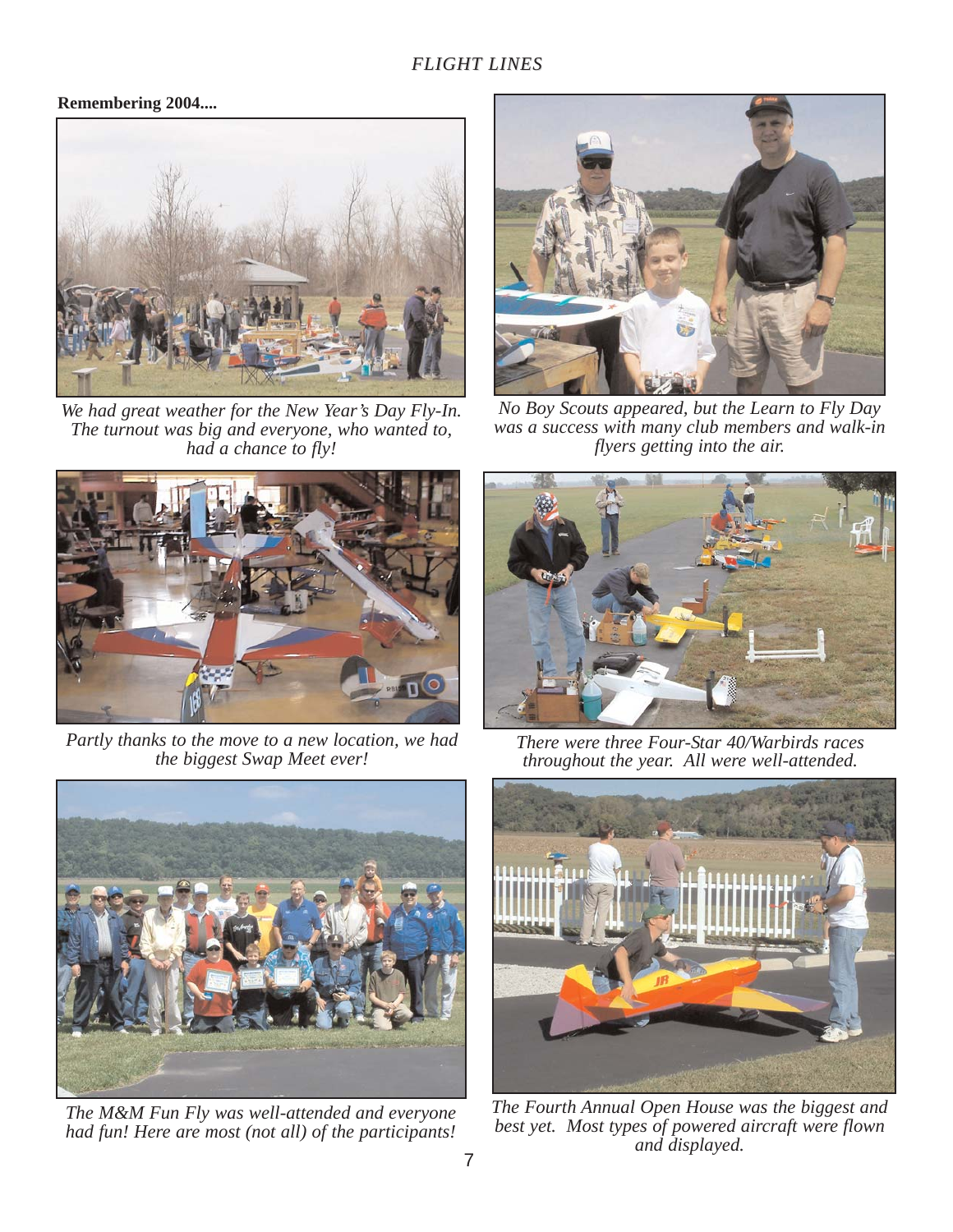**FLIGHT LINES** is the Spirits of St. Louis R/C Flying Club newsletter and is published on a monthly basis. Club members may submit personal classified ads for inclusion in the newsletter free of charge. Businesses wishing to advertise in the newsletter should contact the editor or an officer of the club for details.

#### **Newsletter Editor:**

Walt Wilson 3000 Persimmon Dr. St. Charles, MO 63301-0131 Phone: (636) 946-6167 **e-mail: rallyo@charter.net**

**Newsletter submissions** must be in by the Monday following the club meeting in order to make publishing deadlines. The preferred format for article submission is via e-mail. I have Macintosh and PC computers and use QuarkXpress and Microsoft Word, so send the copy as the e-mail message (not an enclosure) to avoid crossplatform or incompatible software problems if you don't have the same equipment and software. Typed or clearly written copy on paper, or a Word or Word for Windows file on a 3.5 inch 1.44MB floppy disk are acceptable if you don't have access to the internet. Photos are welcome and may be in the form of glossy prints, or if scanned or digital, in jpeg, gif or tif format. Photo credits will be given.

**General Membership** meetings are the second Wednesday of each month at the Bridgeton Trails County Library Branch, 3455 McKelvey Rd. (1/4 mi. south of St. Charles Rock Road) at 7:00 P.M.

**Membership information** can be obtained from:

Bill Lindewirth 1046 Pinecone Trail Drive Florissant, MO 63031 Phone number (314) 839-0282 **e-mail: MrBillSTL@aol.com**

**Flying Field:** Our field is located on Amrein Road, off Greens Bottom Road in St. Charles County. It's open for flying daily from 9:00 A.M. to dusk. Flight Training may be arranged by appointment. Call Bob Gizzie at **636-441-7924** or see our web site at **http://www.spiritsofstl.com** for a list of instructors and times when they may be available.

#### **SPIRITS OFFICERS FOR 2005**

| President:            | <b>Bill Lindewirth</b> | 314-839-0282 |
|-----------------------|------------------------|--------------|
| Vice President:       | <b>Curt Milster</b>    | 636-387-9100 |
| Secretary:            | Walt Wilson            | 636-946-6167 |
| Treasurer:            | Les Richman            | 314-434-8080 |
| Membership            | <b>Bill Lindewirth</b> | 314-839-0282 |
| Newsletter Editor     | Walt Wilson            | 636-946-6167 |
| Webmaster             | Paul Geders            | 314-838-1350 |
| <b>Safety Officer</b> | Vic Bunze              | 636-541-2094 |
| <b>Field Marshal</b>  | Pat keebey             | 636-279-1289 |
| Past President        | <b>Steve Cross</b>     | 636-458-3287 |
| Appointed member      | Dave Rose              | 636-244-6563 |

## **Katy Trail Update**

*By Bill Lindewirth*

The Missouri Department of Natural Resources / Division of State Parks has finally installed the requested signs at the parking lot across from the Katy Trail on Greens bottom Road.

Two signs have been erected that say: "Remote Controlled Aircraft and Vehicles Prohibited".

Hopefully this will help to eliminate the potential danger of someone flying radio controlled aircraft at this location. My sincere thanks go to Mr. Greg Combs for his help with resolving this matter.

#### **The Last Word**

#### *By Walt Wilson*

As I write this, it's in the low 20-degree range outside with a 20-mph wind. Hardly the kind of weather most of us would pick to go flying. Since it'll probably be some weeks or months before we fly again, it's time to assure our equipment is properly prepared for storage and to do the little repairs that will make it ready when we do go out again. Did you run out the last of the fuel in your engine and oil it at the end of your last flying session? If not, it would be a good idea to pull the backplate off and make sure there's no fuel in it. Then oil it thoroughly. Are your fuel tanks as empty as you can get them? Do you have any breaks in your airplane structures or coverings? Now's the time to fix all the little things that need repair. Does your flying box, starter, or other support equipment need repair or replacement? Drop a hint with your spouse that you could use something new in that area for Christmas. Complete that new airplane you haven't had time to work on. The new flying season will be here before you know it! Be ready!

*Gotta go build!*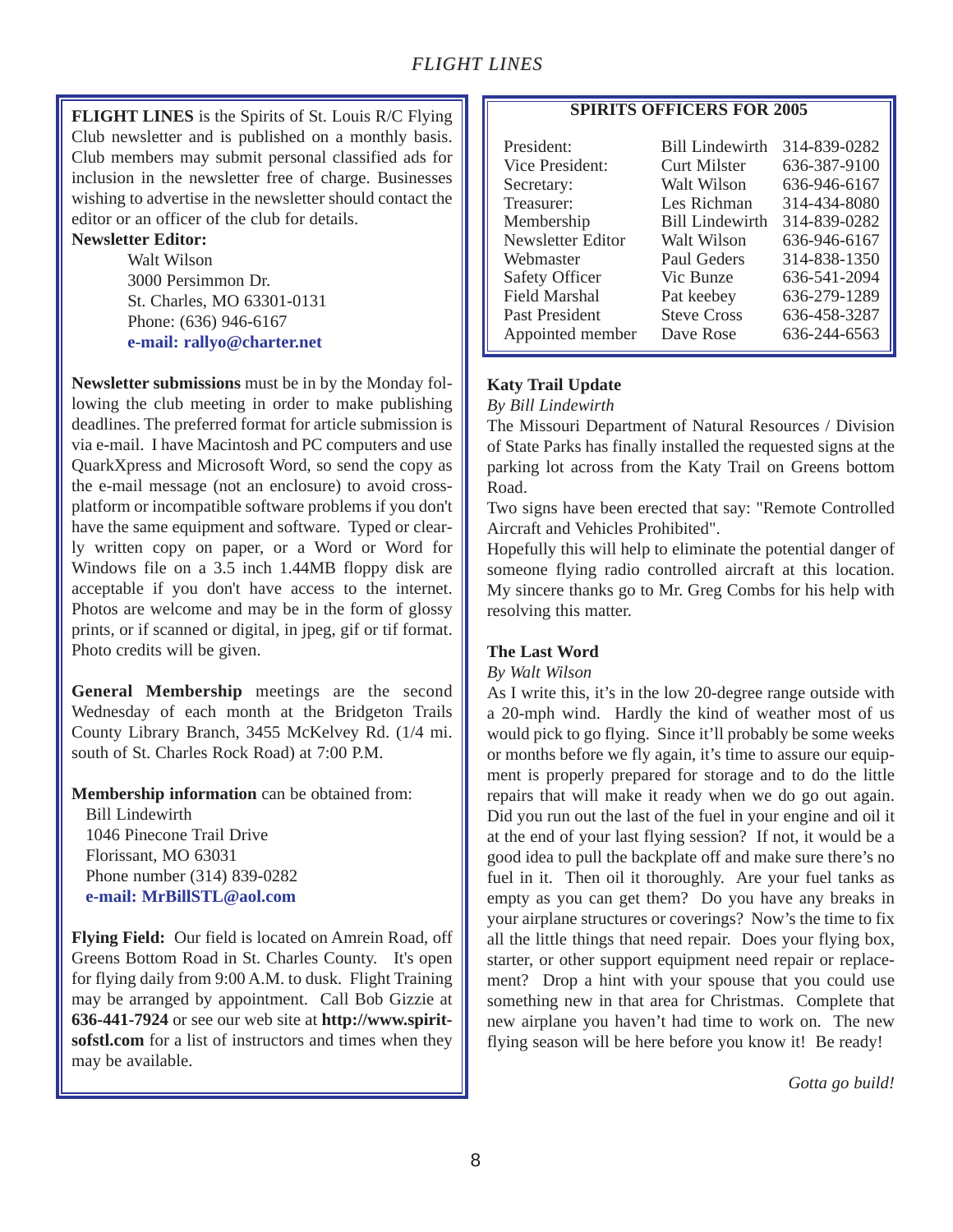|                                                                                                                                                                                                                                                                                                                                                                                                            |                                                   | (PLEASE FILL IN YEAR ABOVE)                                                                                                           |  |
|------------------------------------------------------------------------------------------------------------------------------------------------------------------------------------------------------------------------------------------------------------------------------------------------------------------------------------------------------------------------------------------------------------|---------------------------------------------------|---------------------------------------------------------------------------------------------------------------------------------------|--|
| PLEASE PRINT CLEARLY!<br>Name:                                                                                                                                                                                                                                                                                                                                                                             |                                                   | Check appropriate $\square$ below!<br>$\Box$ Full Membership (\$100)                                                                  |  |
|                                                                                                                                                                                                                                                                                                                                                                                                            |                                                   | $\Box$ New Member Initiation Fee (\$25)                                                                                               |  |
| Address:                                                                                                                                                                                                                                                                                                                                                                                                   |                                                   | $\Box$ Family Membership (\$125)                                                                                                      |  |
| City:                                                                                                                                                                                                                                                                                                                                                                                                      |                                                   | $\Box$ Junior Membership, under 16 (\$25)                                                                                             |  |
| State: ______ Zip: _________ Phone: ____________                                                                                                                                                                                                                                                                                                                                                           |                                                   | $\Box$ Associate (Non-flying) Membership (\$25)                                                                                       |  |
| AMA No.                                                                                                                                                                                                                                                                                                                                                                                                    |                                                   | $\Box$ Temporary Membership (\$10/Month, Max 4<br>Months & Lives more than 75 miles from field)                                       |  |
| Your e-mail address:<br>Additional Family Members:                                                                                                                                                                                                                                                                                                                                                         |                                                   |                                                                                                                                       |  |
| Name:                                                                                                                                                                                                                                                                                                                                                                                                      | Name:                                             | Name:                                                                                                                                 |  |
| AMA#                                                                                                                                                                                                                                                                                                                                                                                                       | AMA#                                              | AMA#                                                                                                                                  |  |
| JANUARY CLUB MEETING.                                                                                                                                                                                                                                                                                                                                                                                      | To become a new member or renew your me mbership, | WHEN RENEWING THEIR MEMBERSHIP. SOURCE: ARTICLE 7 SECTION 1, AND 4, CLUB BYLA WS. DUES ARE PAYABLE NO LA TER THAN THE                 |  |
| please do the following:<br>1. Fill in the abov e information, ev en if this is a<br>renew al.<br>2. Photoc opy this applic ation with valid AMA<br>licen se of each flying member in the spaces<br>below.<br>3. Make out a check payable to SPIRITS OF ST.<br>LOUIS R/C FLYING CLUB, INC. (NO CASH<br><b>PLEASE</b> )<br>4. Send completed application and check to the<br>memb ership chairperson: +++++ |                                                   | <b>Membership Chairperson</b><br><b>Bill Lindew irth</b><br>1046 Pinecone Trail Dr.<br>Florissant, MO 63031<br>Phone No. 314-839-0282 |  |

**them to attend club meetings.** New members who join in August or September will pay \$10.00 each for August and/or September, and will also pay next year's dues and initiation fee at the same time. New members who join on/after October 1st pay only the annual membership amount and

the initiation fee, but get the next year and the end of the current year included.

Junior members pay no initiation fee and \$2.50 each for August and/or September! MEMBERSHIP AGREEMENT:

I agree to abide by the SAFETY RULES and CONSTITU TION & BY-LAWS of the SPIRITS OF ST. LOUIS R/C FLYING CLUB, INC.

| Date:                                              | Date:                                  |
|----------------------------------------------------|----------------------------------------|
| Signature                                          | <b>Family Member Signature</b>         |
| Membership rejected if not signed and dated, or AM | A card NOT VALID FOR YEAR APPLIED FOR! |
|                                                    |                                        |

## **Spirits Web-site Address is: http://spiritsofstl.com**